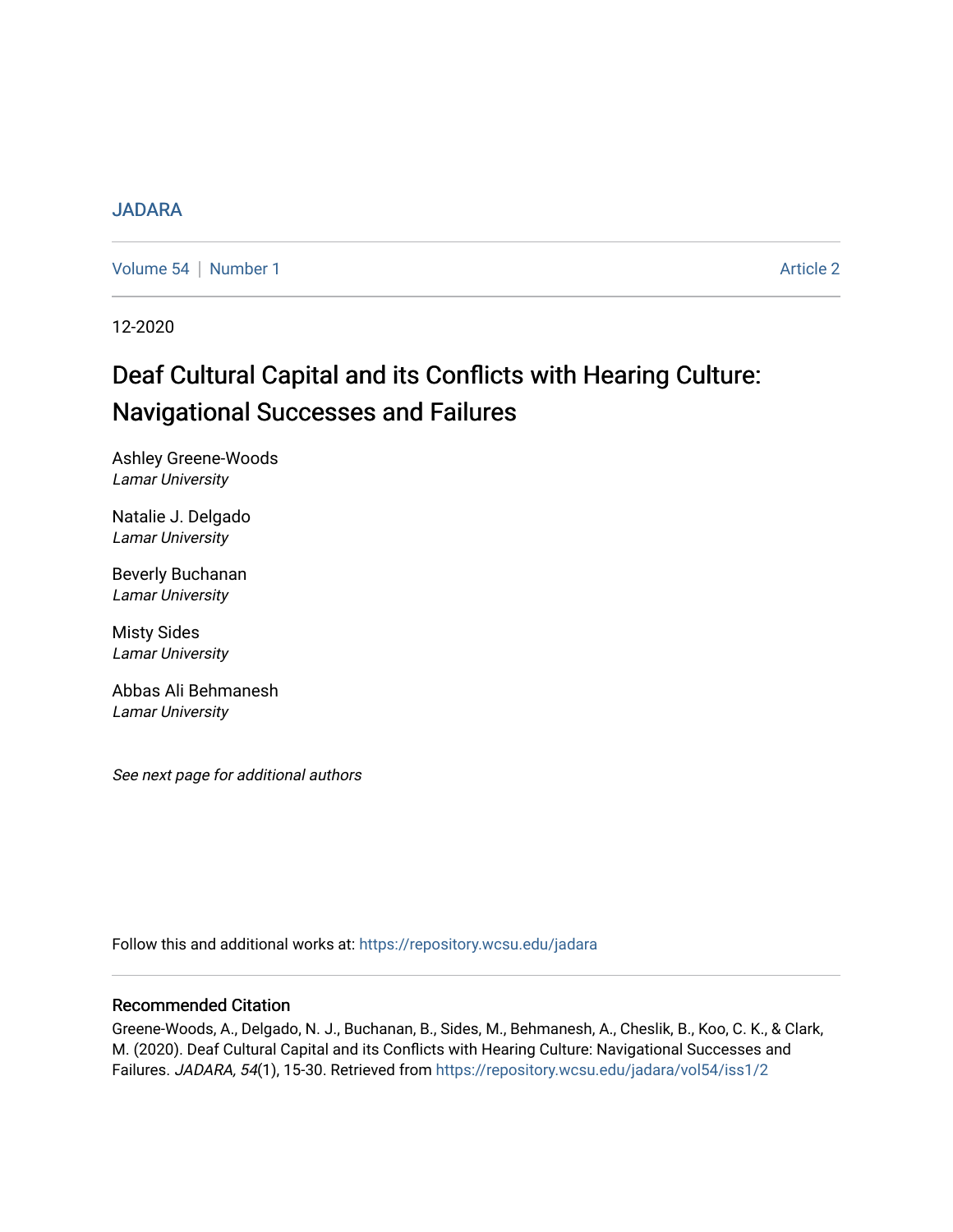# Deaf Cultural Capital and its Conflicts with Hearing Culture: Navigational Successes and Failures

## Cover Page Footnote

The research team would like to acknowledge Cris Nunn for his early contributions to the initial data collection for this project.

## Authors

Ashley Greene-Woods, Natalie J. Delgado, Beverly Buchanan, Misty Sides, Abbas Ali Behmanesh, Brian Cheslik, Caroline K. Koo, and M. Diane Clark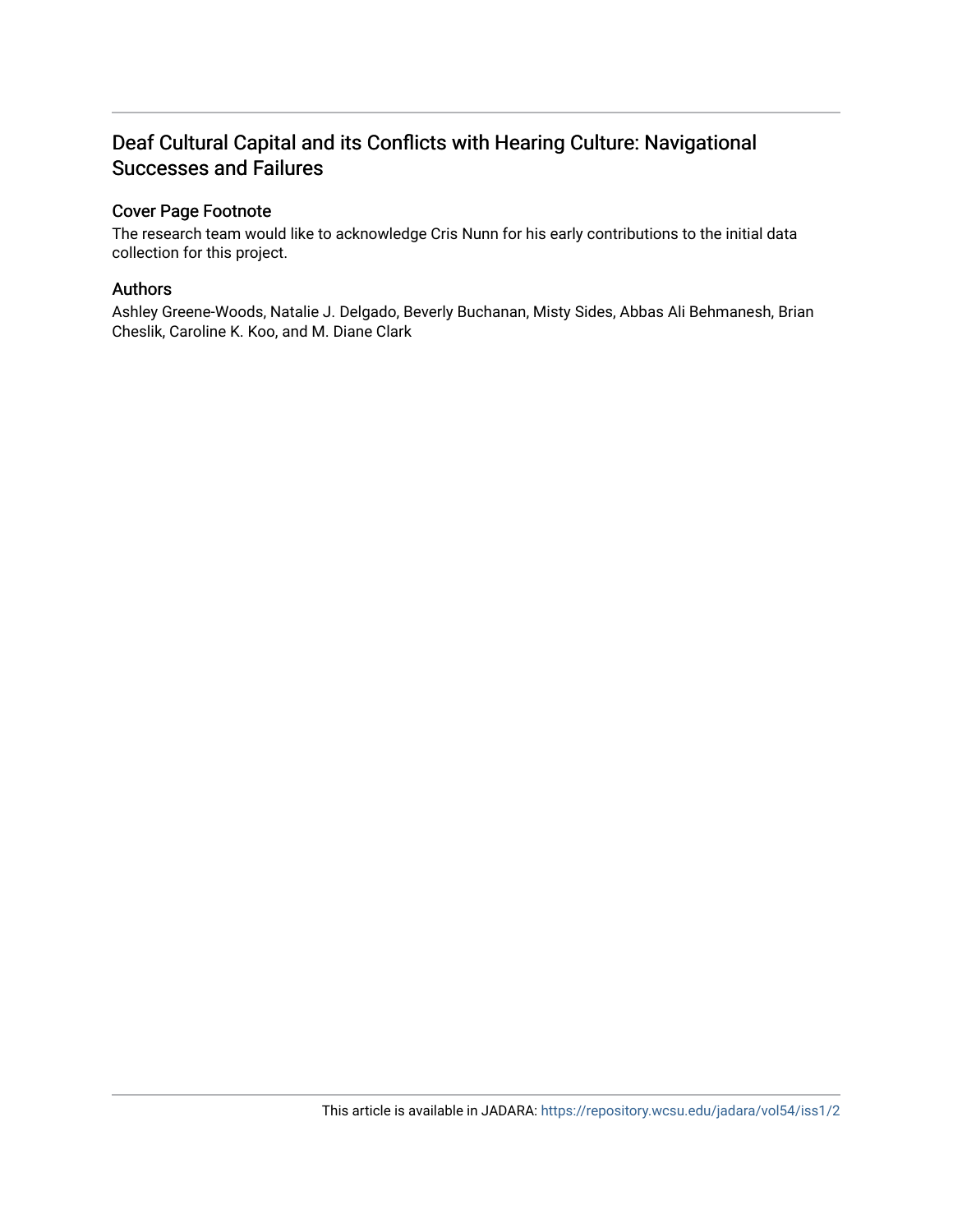# **Deaf Cultural Capital and its Conflicts with Hearing Culture: Navigational Successes and Failures**

## **Abstract**

Despite the creation and implementation of laws intended to support and protect Deaf individuals, stories of limited opportunities and oppression within the workplace still exist and are pervasive. Current research in regard to Deaf individuals' upward mobility includes a discussion of cultural capital, Imposter Syndrome, and navigational capital. To further understand the experiences of Deaf individuals, the research team conducted a mixed-methods study utilizing surveys and interviews. The results provided insight regarding challenges experienced by the participants in either-or-both their education and employment. The data suggests that the use of navigational capital was the most significant predictor for upward mobility.

*Keywords: Deaf, Academics, Professionals, Navigational Capital, Barriers* 

## **Authors:**

Natalie J. Delgado, EdD (*Lamar University*), Beverly Buchanan, MA (*Lamar University*), Misty Sides, MEd (*Lamar University*), Abbas Ali Behmanesh, MA (*Lamar University*), Brian Cheslik, MS (*Lamar University*), Caroline K. Koo, MS (*Lamar University*), M. Diane Clark, PhD (*Lamar University*)

## **Corresponding Author:**

Ashley Greene-Woods, EdD (*Lamar University*) P.O. Box 10113 Beaumont, TX 77710 Email: agreene7@lamar.edu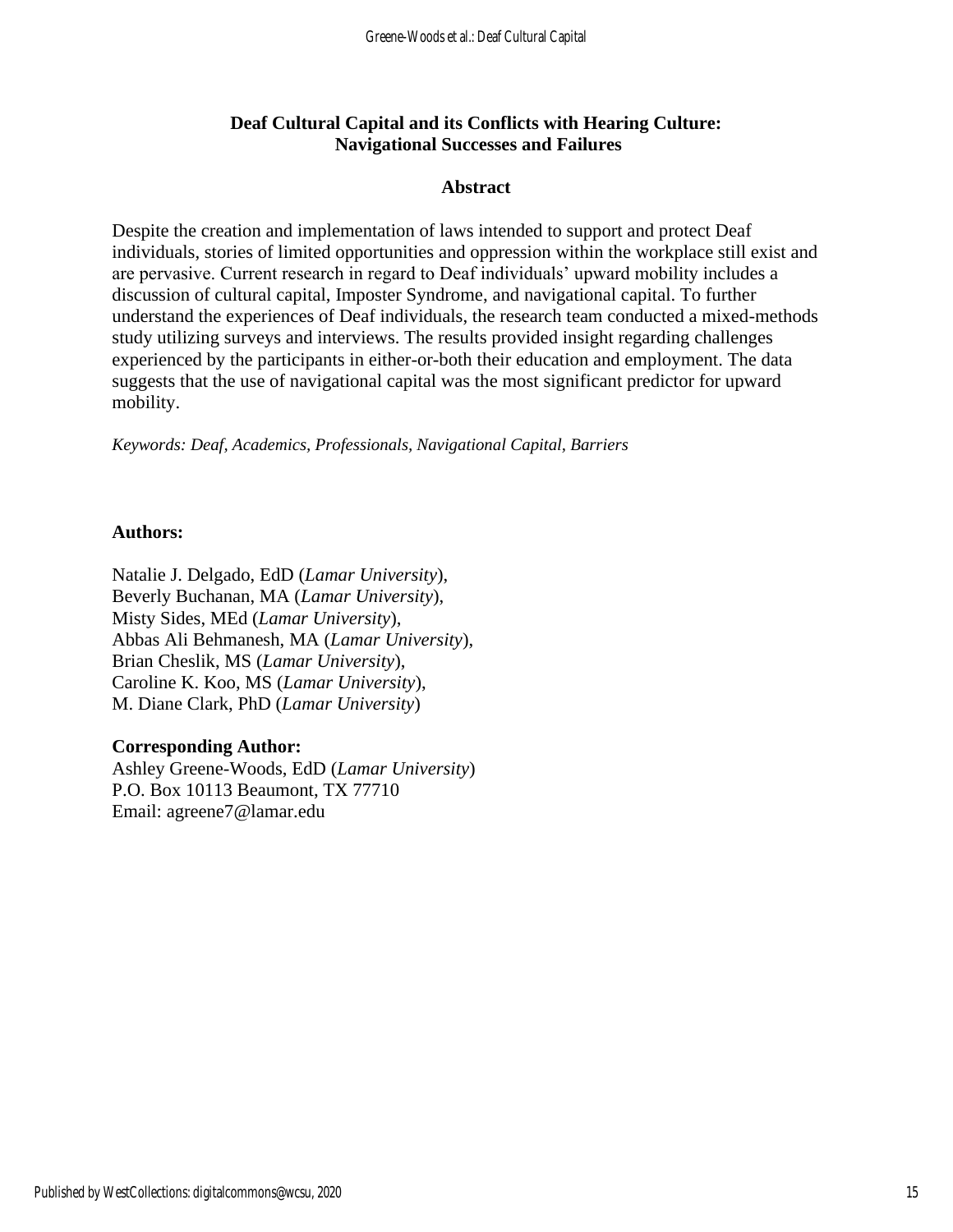# **Deaf Cultural Capital and its Conflicts with Hearing Culture: Navigational Successes and Failures**

With the implementation of the Americans with Disabilities Act (ADA, 1990), Deaf individuals gained more access to education and services, and became entrepreneurs (Luft, 2016; National Deaf Center, 2017). These advances are celebrated within the Deaf community; however, these celebrations are sometimes short-lived as Deaf people come into conflict with the social norms of hearing culture (Luft, 2016). Throughout this paper, Deaf culture refers to that of the Deaf community while hearing culture refers to hearing people – that lives in the United States. Moreover, Deaf culture is visual-centric, and their interactions among members are typically direct: for instance, a Deaf employee casually mentioning changes in appearance to a hearing colleague may be considered offensive to the hearing individual. In hearing culture, such directness is uncommon and even considered socially unacceptable (see Table 1). Moreover, and often surprising for hearing people is the fact that Deaf people are sometimes loud, given that they may be unable to monitor their own volume level. This behavior violates the maxim of politeness in hearing culture (Pfister, 2010); a maxim that is not included within Deaf culture. Unlike hearing culture, Deaf culture utilizes loud noises for attention-getting behaviors, such as stomping one's feet, banging on surfaces that create vibrations, and making loud vocal noises (see Table 1) to establish contact with another Deaf individual. As one can see, the pragmatics used within these two cultures differ and thus establishes the potential for conflict, especially between a hearing supervisor and a Deaf employee. This notable difference is based on the modality of language input used within each culture; hearing culture focuses on the auditory modality and therefore is sensitive to noise. In contrast, Deaf culture focuses on the visual modality, which is not sensitive to auditory noise (Humphries et al., 2012). These pragmatic and cultural differences lead to limitations, barriers, and discriminatory attitudes by the dominant hearing culture towards those who identify with Deaf culture (Holcomb, 2010). These limitations are expressed through negative attitudes and biases toward Deaf people that result in reduced social opportunities (National Deaf Center, 2017).

#### **Table 1**

*American Deaf Culture vs. American Hearing Culture* 

| <b>American Deaf Culture</b>                                                                                                                             | <b>American Hearing Culture</b>                                                                                                                                |
|----------------------------------------------------------------------------------------------------------------------------------------------------------|----------------------------------------------------------------------------------------------------------------------------------------------------------------|
| <b>Farewell</b> - prolonged farewells are considered                                                                                                     | <b>Farewell</b> - short farewells are typical in                                                                                                               |
| polite. Short and abrupt departures are                                                                                                                  | hearing culture. Long farewells are not                                                                                                                        |
| considered rude.                                                                                                                                         | common.                                                                                                                                                        |
| <b>Introductions</b> - when introducing a person, it<br>is considered acceptable and polite to provide<br>background details and share personal stories. | <b>Introduction</b> - when introducing a person,<br>information is often limited to the person's<br>name and relation to the person doing the<br>introduction. |
| Eye contact - direct eye contact is considered                                                                                                           | Eye contact - direct eye contact is acceptable                                                                                                                 |
| polite. Lack of eye contact is considered rude                                                                                                           | for short periods of time, but extensive eye                                                                                                                   |
| and indicates a lack of listening.                                                                                                                       | contact is considered rude or appears as if one                                                                                                                |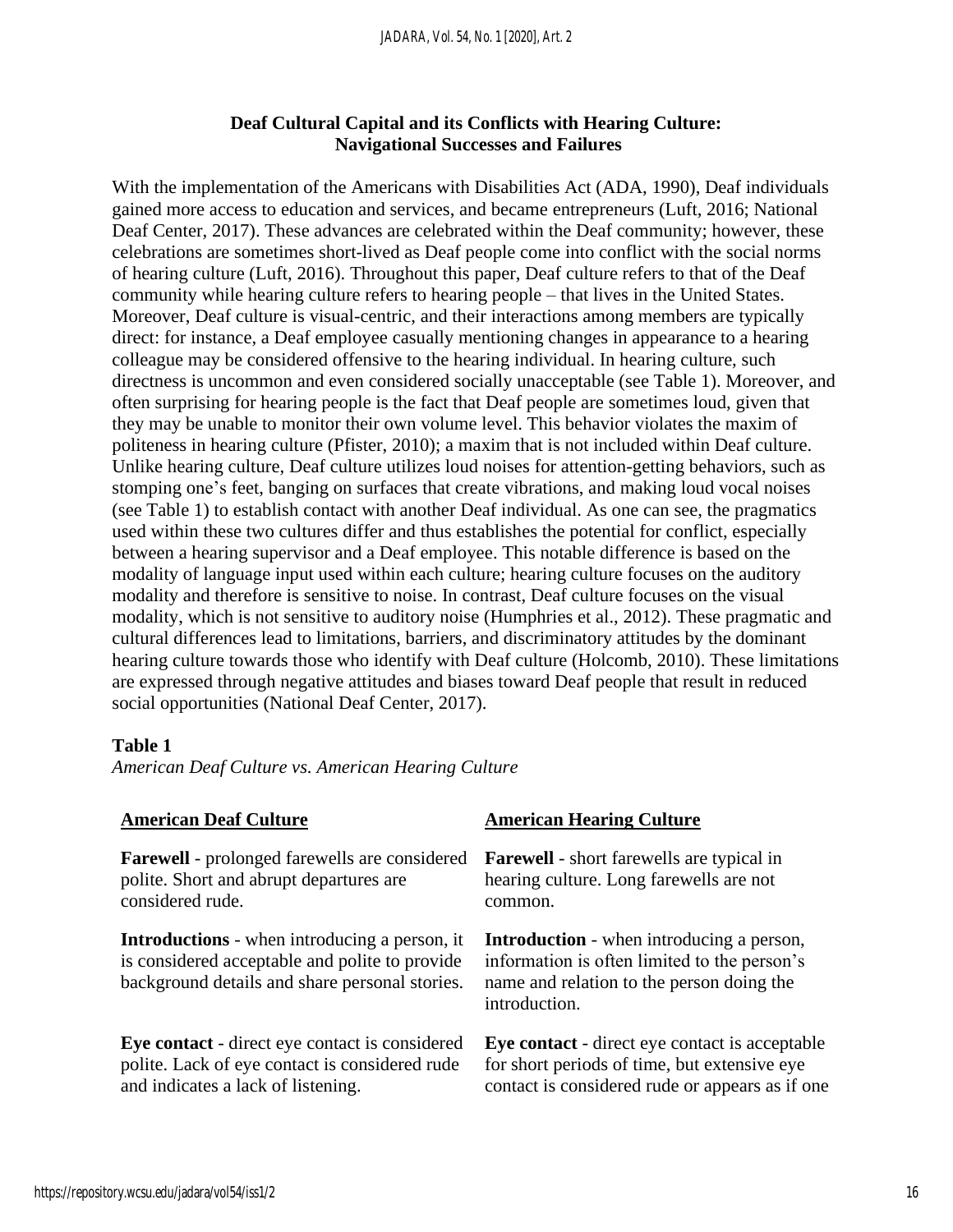is staring.

**Pointing** - the use of pointing in ASL replaces pronouns. Pointing is also considered acceptable when discussing objects or people in the room.

**Food in mouth** - communicating with food in one's mouth is not considered rude.

**Money** - discussion of money and salaries are considered normal.

**Punctuality** - punctuality is not typically expected. In fact, there is often a saying, *Deaf Standard Time,* to explain tardiness.

**Personal questions** - Deaf culture tends to 'overshare' as a means of getting information to understand the world around them and thus personal questions such as "how much weight have you gained", "why did you get a divorce?" are considered normal.

**Attention getting** - Deaf culture relies on the visual modality, and thus attention getting behaviors cater to visual or kinetic sensory systems. Appropriate behaviors include tapping on shoulders, waving arms, stomping on the floor, banging on surfaces that create vibrations, and short loud verbal noises.

**Pointing** - the use of pointing in hearing culture is considered rude, especially when pointing to people.

**Food in mouth** - communicating with food in one's mouth is considered rude.

**Money** - discussion of money, salaries, and other financial information is considered private and is generally not shared with others.

**Punctuality** - punctuality is expected.

**Personal questions** - Hearing culture involves keeping most information private. Questions about one's personal life (e.g. marriage, divorce, weight gain) are considered rude.

**Attention** - To get attention, hearing people use vocal methods such as calling one's name. They often do not incorporate touch to get attention and avoid the use of touch for that purpose.

It is critical to understand that most Deaf children are born to hearing families (Mitchell  $\&$ Karchmer, 2004) that have no knowledge of Deaf culture or how to raise a successful Deaf individual (Hamilton & Clark, 2020). Not only does this context mean Deaf children lack language models in the home, but it also frequently leads to Deaf children having limited access to language and communication. A lack of qualified and experienced professionals, such as early interventionists, audiologists, and medical doctors, who are culturally aware and can share culturally significant information with families, presents another challenge (National Deaf Center, 2017). As Deaf children age and prepare for the transition from school to work, inexperienced professionals working with this specific population tend to let explicit teaching of hearing culture fall by the wayside (Luft, 2016). Such professionals may not recognize the need to explicitly mention these potential conflicts, including Deaf cultural norms that are not typical of hearing culture, such as tapping on a table to get the attention of a Deaf individual, oversharing personal information, or often staying well past an event's end, chatting with each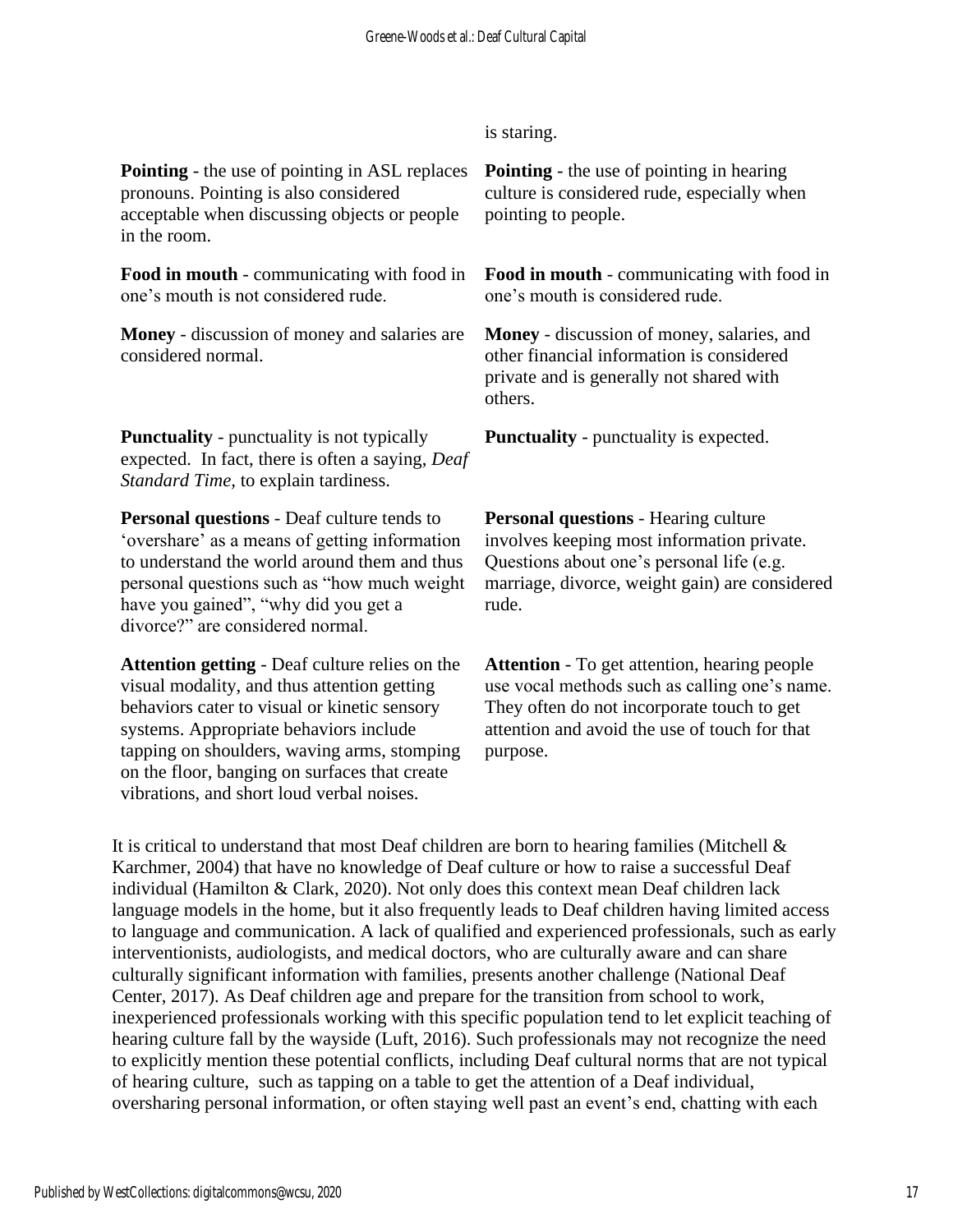other. In contrast, hearing people demonstrate an audiovocal orientation in which they use their voices and sense of hearing to call for attention, limit information shared, and leave events in a timely manner (Cue, 2020). Like other people from dominant cultures, hearing individuals are unaware that they even have a culture; but they understand when their expectations are violated.

When the time comes for a Deaf individual to move from the context of school to work, a different set of cognitive behaviors is required (Hutchins, 2014). This transition requires negotiations that are delicate and complex, requiring the use of pragmatics. These pragmatic components tend to be taught from parent to child (Pellegrini, Brody, & Stoneman, 1987) through both direct and indirect instruction. An example is, "Do not pop your gum, it is impolite." The action of "popping your gum" is considered inappropriate behavior because it causes a noise that hearing people typically find disruptive. Unfortunately, many hearing parents with Deaf children, as noted above, lack the necessary communication competence for such pragmatic lessons (Mitchell & Karchmer, 2004). A colleague shared his lack of understanding when his father told him to "pick up your feet." (Hauser, 2004, personal communication); as a child, he had no idea why he needed to pick up his feet. His father was unable to effectively communicate that when he shuffled (rather than pick up his feet), it made a noise that his father found impolite. For those who grow up in a household without a common accessible language, such pragmatics are rarely taught, instead they are often 'taught' implicitly through conflicts in the workplace. Again, these pragmatics relate back to culture, which differs for those Deaf individuals who develop a Deaf cultural identity. Recall that Deaf culture differs in important ways from hearing culture (see Table 1.) These cultural differences between Deaf and hearing cultures can and do impact the social capital that a Deaf person acquires.

# **Social Capital**

Social capital is comprised of moral obligations and norms, social values, social networks, and the relationships between people, conflicts, and power. Cultural differences require sensitive negotiations based on one's cultural beliefs, goals, and norms (Adair & Brett, 2004); for example, women and men differ in how willing they are to negotiate salary in ambiguous situations (Leibbrandt & List, 2014). When it is not clear that wages are negotiable, women are less motivated to attempt salary negotiations than men. This phenomenon differs in cases where it is clear that the salary is negotiable, in which case women are equally motivated and willing to negotiate for higher salaries. Additionally, culture has an effect on what is considered appropriate and inappropriate in a negotiation. Given this cultural influence, Deaf individuals need intercultural competence in understanding how to negotiate within and through a hearing world (Antal & Friedman, 2008). These skill sets tend to require direct teaching and effective role models for those Deaf individuals whose families were unable to provide this type of social capital (Listman et al., 2011; Yosso, 2005).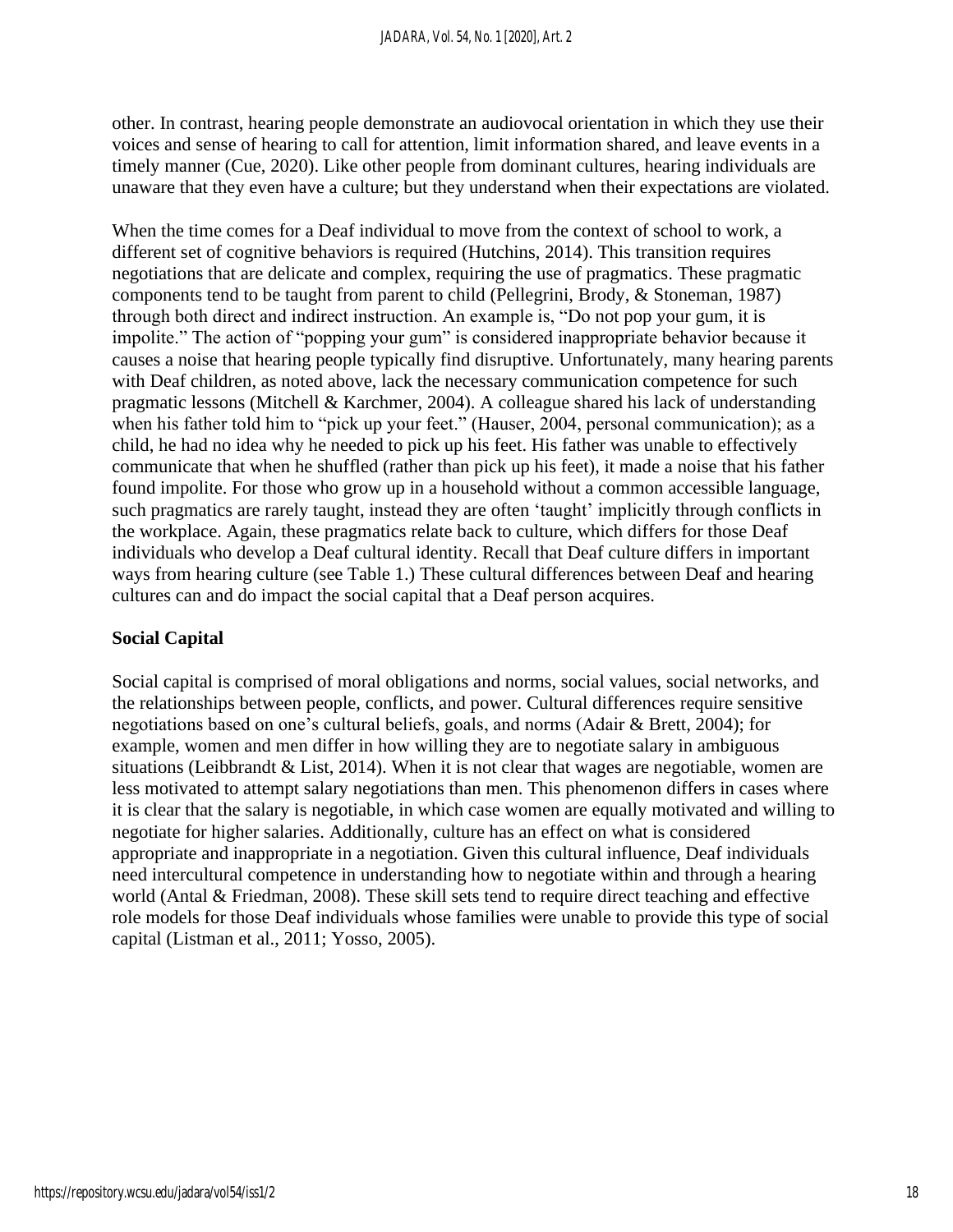| Type of Capital | Definition                                                          |
|-----------------|---------------------------------------------------------------------|
| Social          | Refers to a person's personal and community networks.               |
| Familial        | Refers to the knowledge developed through the family pertaining to  |
|                 | a person's culture, history and community.                          |
| Linguistic      | Refers to the knowledge and social understanding that is developed  |
|                 | by using more than one language in communicative settings.          |
| Community       | Refers to the knowledge, skills, and abilities developed within     |
|                 | minority communities.                                               |
| Navigational    | Refers to the skills of navigating through social, professional and |
|                 | academic settings.                                                  |
| Aspirational    | Refers to a person continually working towards their dreams and     |
|                 | goals, even when obstacles arise.                                   |
| Resistance      | Refers to the skills and understanding developed through opposing   |
|                 | inequality in various settings.                                     |

# **Table 2** *Types of Capital and their Definition*

Coupled with the lack of social capital is the struggle to find adequate employment as Deaf individuals' employment rates are lower than their hearing peers (National Deaf Center, 2017). Those who are employed are often underemployed (Cawthon et al., 2016). Moreover, without effective social capital, it is difficult to navigate opportunities to develop collaborations, new projects, and obtain advancement (Cawthon et al., 2016). Examples of this type of synergistic interaction of being underemployed and lacking social capital happens in Rochester NY, a city rich in educational and Deaf cultural resources. Many Deaf individuals there with master's degrees are employed overnight at the post office (Barnett, 2018, personal communication) instead of in professions related to their degrees, due in part to their lack of networks. In addition, individuals who are employed often report feelings of isolation and being left out in the workplace due to communication barriers and the lack of social capital with which they could overcome these barriers (Kurz et al., 2016).

# *Social Capital from Role Models*

Another issue is that Deaf individuals often lack access to networks that provide social capital. One effective strategy for obtaining social capital is through knowledgeable role models who know how to negotiate a hearing reality (Holcomb, 2010). These role models are found in the Deaf community and may be Deaf themselves or hearing fluent signers who are frequently called "DEAF-KNOW" individuals (Braun et al., 2017). These role models have access to both formal and informal networks and can share their own personal and professional experiences. Deaf social capital is a bit different than Yosso's (2005) model as familial and linguistic capital are combined into community capital. The rationale for this change is that most Deaf people are born into hearing families (Mitchell & Karchmer, 2004) that often are unable to share their own capital with their Deaf child. Therefore, these Deaf and DEAF-KNOW role models share Deaf social capital that includes four types of capital: community, navigational, aspirational, and resistance (Hamilton & Clark, 2020), as well as their knowledge of navigating the hearing community.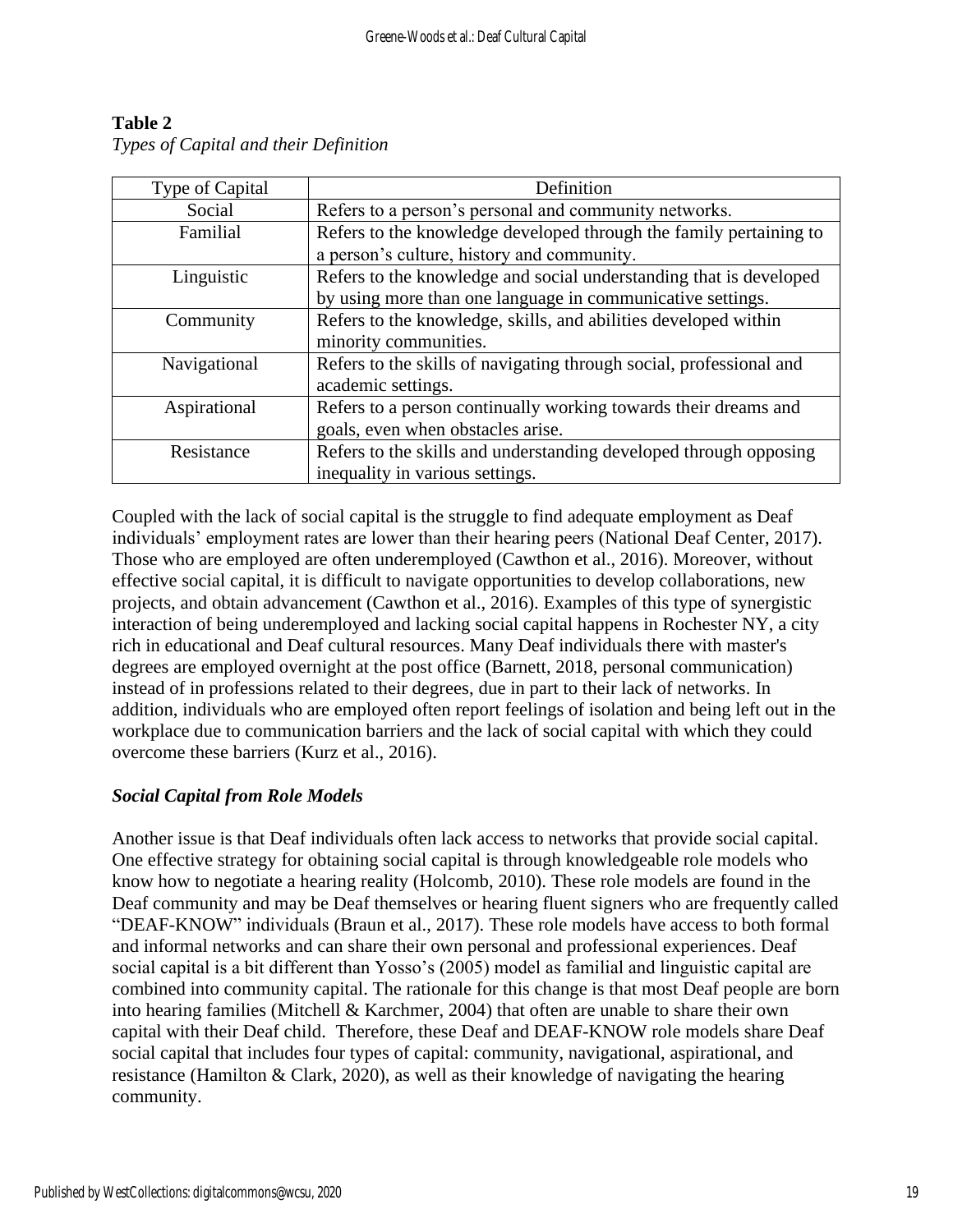Within Deaf social capital, navigational capital is learning how to overcome challenges in the hearing world, such as how to navigate a university setting not built for people who are Deaf. Effective mentors who provide navigational capital (Listman et al., 2011) typically share how to manage difficult situations within the workplace and can share both Deaf cultural capital and hearing social capital. Aspirational capital from these role models can be gained from both within and outside of the Deaf community. Resistance capital is the inner grit and perseverance of an individual, knowing that other Deaf people have made it and that can as well. These four kinds of Deaf social capital are the keys to achieving success and permitting Deaf people to navigate stressful circumstances, and one of those difficult circumstances is the feeling of being an imposter.

## **Imposter Syndrome**

Not only do Deaf individuals need to find Deaf social capital in non-traditional ways, they also often struggle with Imposter Syndrome. Clance and Imes (1978) coined the term *Imposter Syndrome* as individual experiences leading to chronic self-doubt and inadequate feelings regarding one's self and one's qualifications. Having possibly violated hearing cultural rules repeatedly, Deaf individuals frequently develop feelings of being an intellectual fraud in this realm. This syndrome is prevalent in the individual's thinking, regardless of external evidence to the contrary. As noted by Clance and Imes (1978):

> Rooted in the ideologies of privilege and oppression, both phenomena ignite a sense of otherness and propagate the dominant metanarrative. Whether they feel as though they do not belong (i.e., Imposter Syndrome) or they feel as though they must prove they belong (i.e., stereotype threat), some marginalized groups are hyperaware of how they are othered, and this awareness influences how they navigate spaces. (pp. 19-20)

Feelings of inadequacy also are found in Edwards' (2019) autoethnography in which she recounted her struggles in seeing herself as a scholar. Her experiences of Imposter Syndrome were directly related to a fear of failure. Thus, she redefined the word "scholar" to include failure as an "inescapable aspect of human nature…[and] an important antecedent for growth" (p. 30). She posited that while one has to accept their failures, one must also celebrate their successes.

On the note of accepting failures and successes, Deaf people seem to have Imposter Syndrome rooted in their past experiences, especially regarding written language. Written English is often difficult to master for many Deaf individuals who grow up language deprived. Often, it is not made clear to parents and society as a whole that the most accessible and comprehensible language for Deaf people is a visual and natural one, such as American Sign Language (ASL) for those living in the United States. ASL does not have a commonly used written form, nor does it follow English grammar and syntax (Hopkins, 2008). These differences often lead to insecurities in Deaf people, feeling that their written English is imperfect. These imperfections, if any, are internally attributed to common and typical Deaf-specific problem when it is, in reality, a result of language deprivation. This term, "language deprivation", is used to describe the phenomenon in which an individual has a prolonged lack of full access to language during the first 5 years of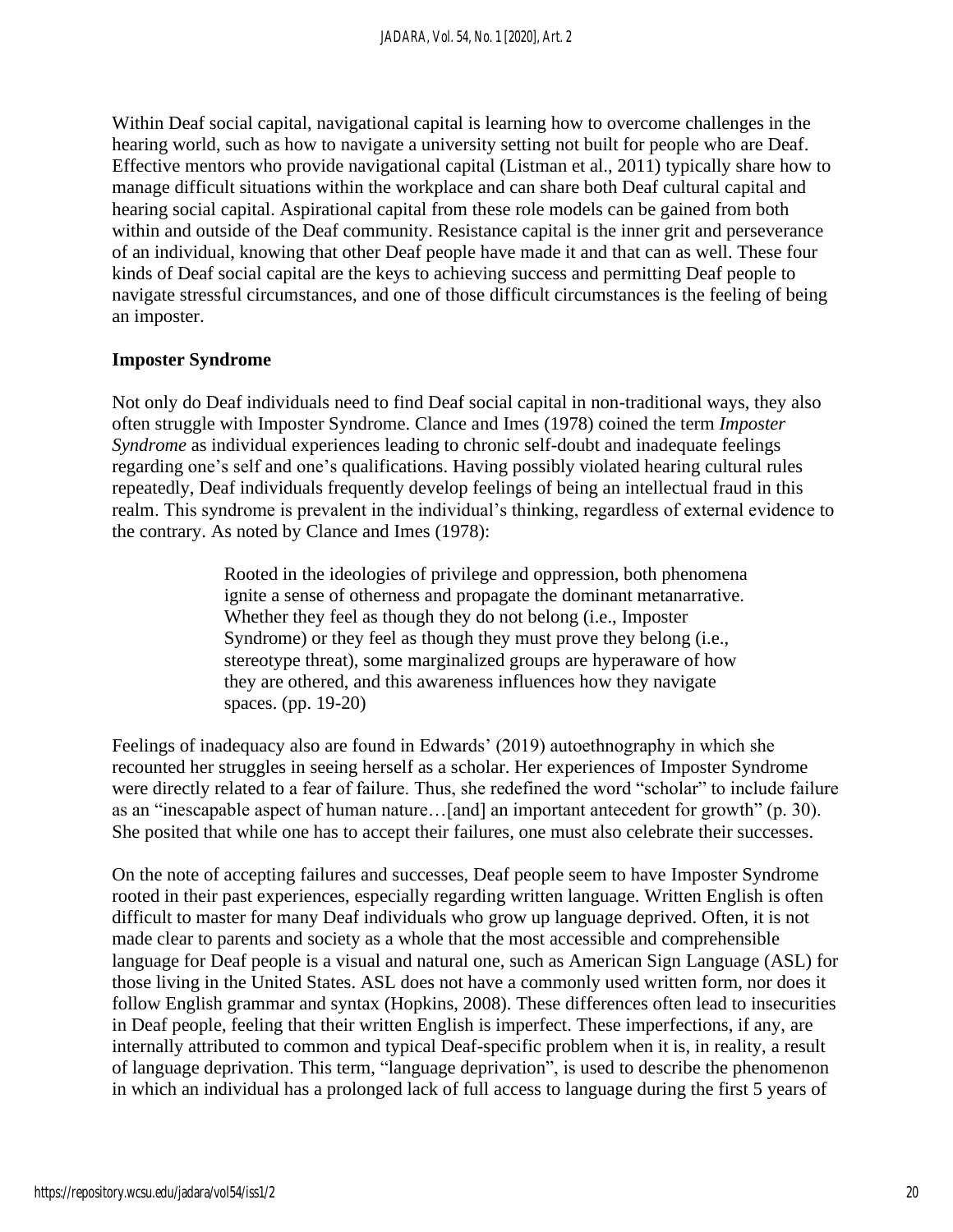their life (Hall et al., 2017). Language deprivation also has a neurological impact (Hall et al., 2017) that impacts all language learning (Pénicaud et al., 2013), thereby creating issues with learning written language. This struggle, in turn, magnifies feelings of inadequacy and further contributes to the Imposter Syndrome. Frequently, untrained hearing teachers who have never worked with the Deaf population do not understand the struggles Deaf children experience with becoming proficient in written language. These teachers typically over-criticize the Deaf writers while praising those who are skilled, leading to Deaf people's internalized fears regarding their perceived English or other written language inadequacies. These experiences, in turn, adversely impact their use of social capital in the workplace. To better understand these feelings, our research team conducted a two-part study.

# **Research Question**

The central question that guided this study stemmed from the current literature on factors that limit or impact upward mobility for Deaf adults. After reading the available literature and sharing personal experiences, the research team identified the following research question for this study: How does Deaf social capital impact a Deaf person's ability to experience upward mobility in either an educational setting or the workplace?

# **Methodology**

# **Procedure**

Upon approval from the Institutional Review Board (IRB), participants were recruited through networking and social media, utilizing the snowball method (Creswell, 2013). Participants were provided with an informed consent form and invited to complete a survey that included questions to identify demographic information and questions (detailed below) in regard to how Deaf people navigated their academic experience and careers. The data from the survey allowed the research team to develop more targeted interview questions to gain a deeper understanding of the experiences Deaf individuals have when navigating academics and the workplace. The interviews were conducted in the participants' preferred language and communication mode (ASL or SimCom -in which interviewers used both spoken English and ASL simultaneously).

# **Setting**

# *Survey*

This study was conducted electronically using an IRB-approved survey through Qualtrics. The survey consisted of 28 questions, with seven open-ended questions and 21 closed-ended questions. The entire survey included ASL translation videos, including the informed consent. Of those 28 questions, 11 asked for demographic information and three questions: 1) If they wore hearing aids or cochlear implants, 2) What their current primary language of communication was, and 3) Which family members were D/deaf, if any? The open-ended questions included precoded possible answers using language that was carefully chosen to minimize bias in the results (Kelley et al., 2003). The survey aimed to identify Deaf or hard of hearing participants who had experienced successes or difficulties advancing in their academic or professional careers.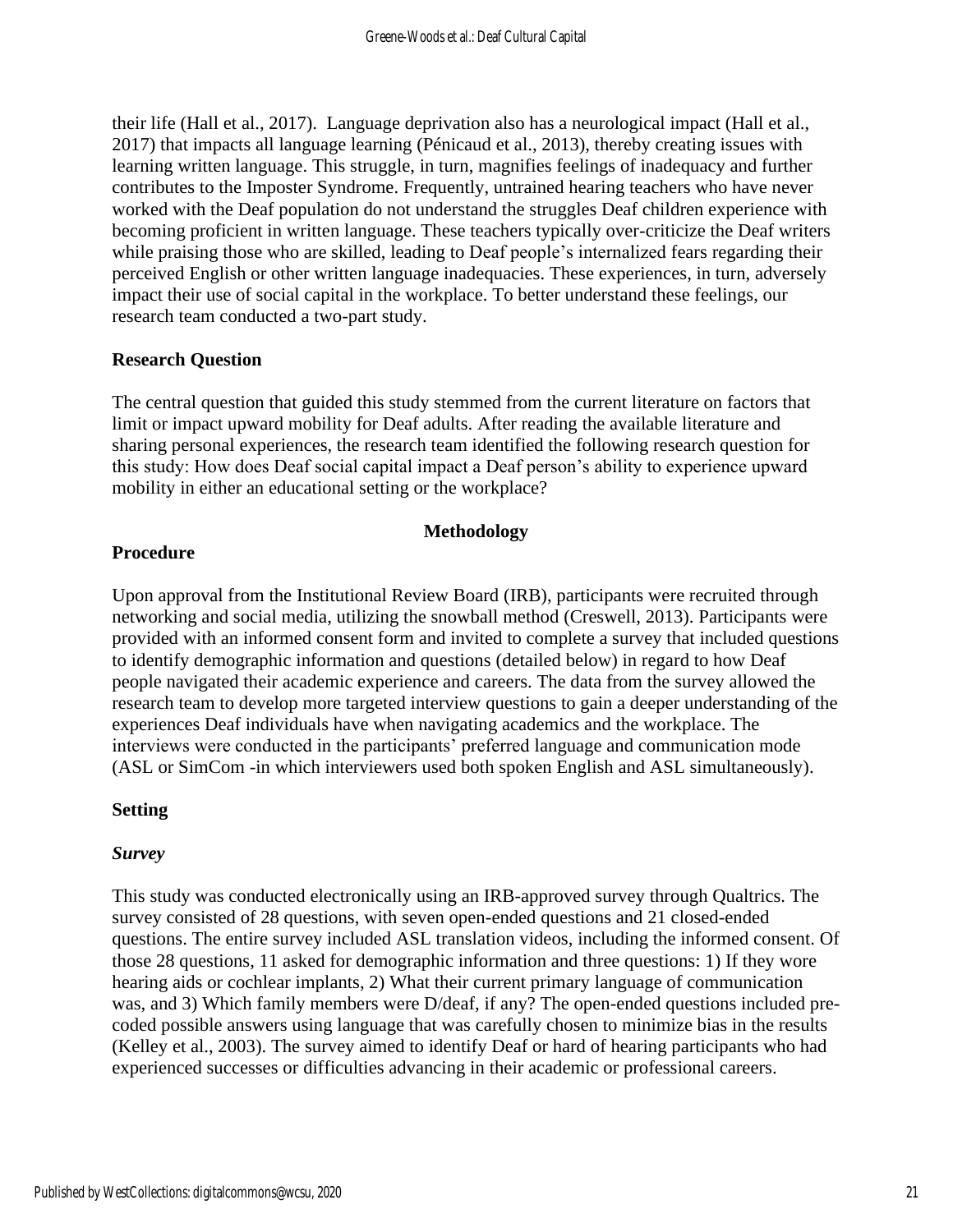## *Interviews*

Each interview was conducted online using a video platform, such as Zoom. The interview was conducted in a semi-constructed manner with a list of predetermined questions to help guide the interview and reduce the influence of interviewer bias in participants' responses (Kelley et al., 2003). The questions included information about the participants' personal, educational, and employment background. Each question had several probes to identify each participants' experience in regard to types of barriers they may have experienced. Additional questions asked about mentorships and support that the participants obtained in each part of their lives. Transcripts were converted to written English, and then all translated documents were deleted from all servers after the completion of the data analysis.

## **Participants**

## *Survey Participants*

Participants were invited to participate in the survey if they met the following criteria: (1) identified as D/deaf, hard of hearing, hearing impaired, late-deafened, DeafBlind, or deafblind, (2) were over 18 years of age, and (3) were currently in school, working, or both. The sample consisted of 79 participants, with one identifying as hearing for a final total of 78, including; women (*n*=26), men (*n*=48), transgender (*n*=1), prefer not to answer (*n*=2), and one missing data point.

Participants then reported on their demographic characteristics. Participants identified their hearing status in the following ways: Deaf (*n*=59), deaf (*n*=10), hard of hearing (*n*=14), hearingimpaired (*n*=1), late-deafened (*n*=3), DeafBlind (*n*=2), and deafblind (*n*=1). Age was requested in intervals with participants responding as follows: 18-26 (*n*=13), 27-35 (*n*=33), 36-50 (*n*=38), and 51-75 (*n*=9). Race and ethnicity were reported as follows: African/American (*n*=7), Asian (*n*=5), European American (*n*=56), Latinx (*n*=7), and Middle Eastern (*n*=1). The participants' reported their area of employment as: Liberal Arts (e.g. psychology, economics, social sciences, history, and philosophy: *n*=12), Science (e.g. chemistry, biology, pre-med: *n*=7), Law (*n*=1), Education (e.g. general education, Deaf education, special education: *n*=35), vocational/technical field (e.g. welding, cooking, hairdressing: *n*=6), others (*n*=8) while nine participants did not respond. In terms of work experience, most have worked between one to five years (n=27) but many had been employed for much longer (6-10 years:  $n=13$ , 11-15 years:  $n=15$ , and more than 16 years: *n*=10). Only eight participants had less than one year of employment. The educational background of the participants was reported as follows: certificate/diploma (*n*=1), some undergraduate college credits (*n*=7), associate degree (*n*=4), bachelor's degree (*n*=19), some graduate college credits (*n*=8), master's degree (*n*=26), terminal degree (*n*= 3), some doctoral credits (*n*=9), and one missing data point.

## *Interview Participants*

The interviewed sample consisted of 12 participants, including seven women and five men. Race and ethnicity of the participants were European American (*n*=7), African/American (*n*=3), Latinx  $(n=1)$ , Asian  $(n=1)$  and ages of the participants were categorized as 18-26 yrs  $(n=2)$ , 27-35 yrs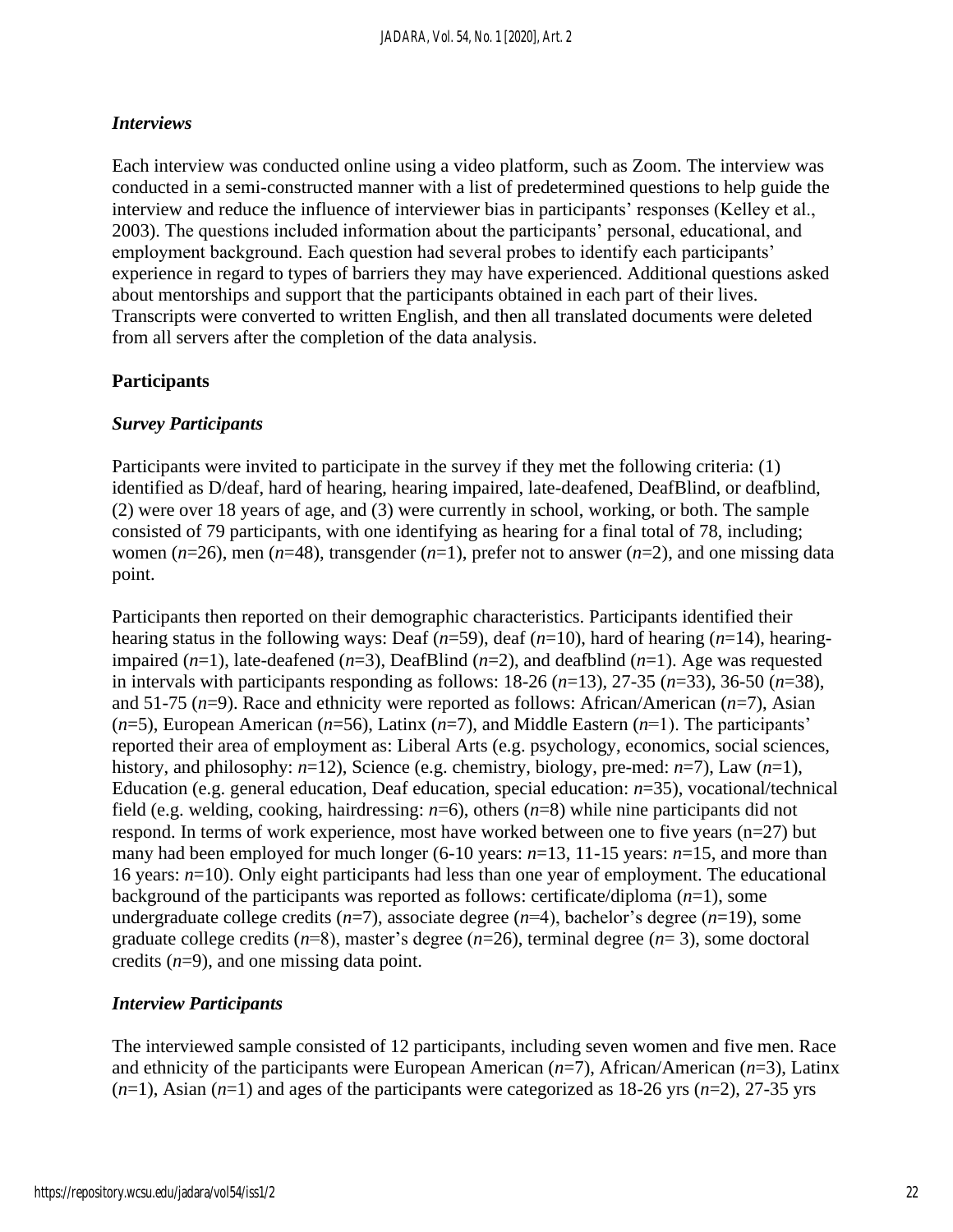(*n*=6), 36-50 yrs (*n*=3), and 51-75 yrs (*n*=1). Educational backgrounds of the participants were reported as follows: Associate degree (*n*=2), some undergraduate college credits (*n*=1), bachelor's degrees (*n*=1), some graduate college credits (*n*=1), master's degree (*n*=1), some doctoral college credits (*n*=1), and terminal degree (*n*=1).

# **Data Analytical Plan**

# *Survey Data*

The data set was exported from Qualtrics into SPSS, analyzed using descriptive statistics, and reported as frequency counts. Responses that accounted for less than five percent of the results were either eliminated or combined with similar responses (e.g. participants were asked to selfidentify their race and ethnicity. Responses such as 'white', 'Caucasian', 'European American', 'white/Caucasian' were combined). In regard to the open-ended questions, themes were identified, and individual responses were grouped under each theme identified through the interviews.

## *Interviews*

The transcriptions were analyzed using a content analysis. Three research team members identified 14 themes from both the survey and the interview transcriptions. The team individually hand-coded the translations, then came together to discuss their coding strategies. After this round, coding resulted in an interrater reliability of 96%. The remaining four percent of the disagreements were resolved by consensus until there was 100% interrater reliability.

## **Results**

Most participants from the survey and interviews felt that being deaf or hard of hearing either was a barrier or a potential barrier in their education and employment (see Table 3 for responses to questions discussed here). When asked questions about barriers in education, the majority reported experiencing them in both their educational settings and with vocational rehabilitation support. Importantly, only one-third of the participants reported having a mentor during their education. When asked about their careers, most wanted to advance but felt that they did not get support from vocational rehabilitation. In addition to the lack of support, most reported struggles with barriers at work, and were not provided with a mentor to help them move up (again refer to Table 3).

# **Table 3**

*Results from Electronic Survey* 

| <b>Survey Question</b>                                          | Yes | <b>Maybe</b> | N <sub>0</sub> | <u>N/A</u>    |
|-----------------------------------------------------------------|-----|--------------|----------------|---------------|
| Do you think being DHH is a<br>barrier in your education and/or |     |              |                |               |
| career?                                                         | 49% | 32 %         | 18%            | $\frac{0}{6}$ |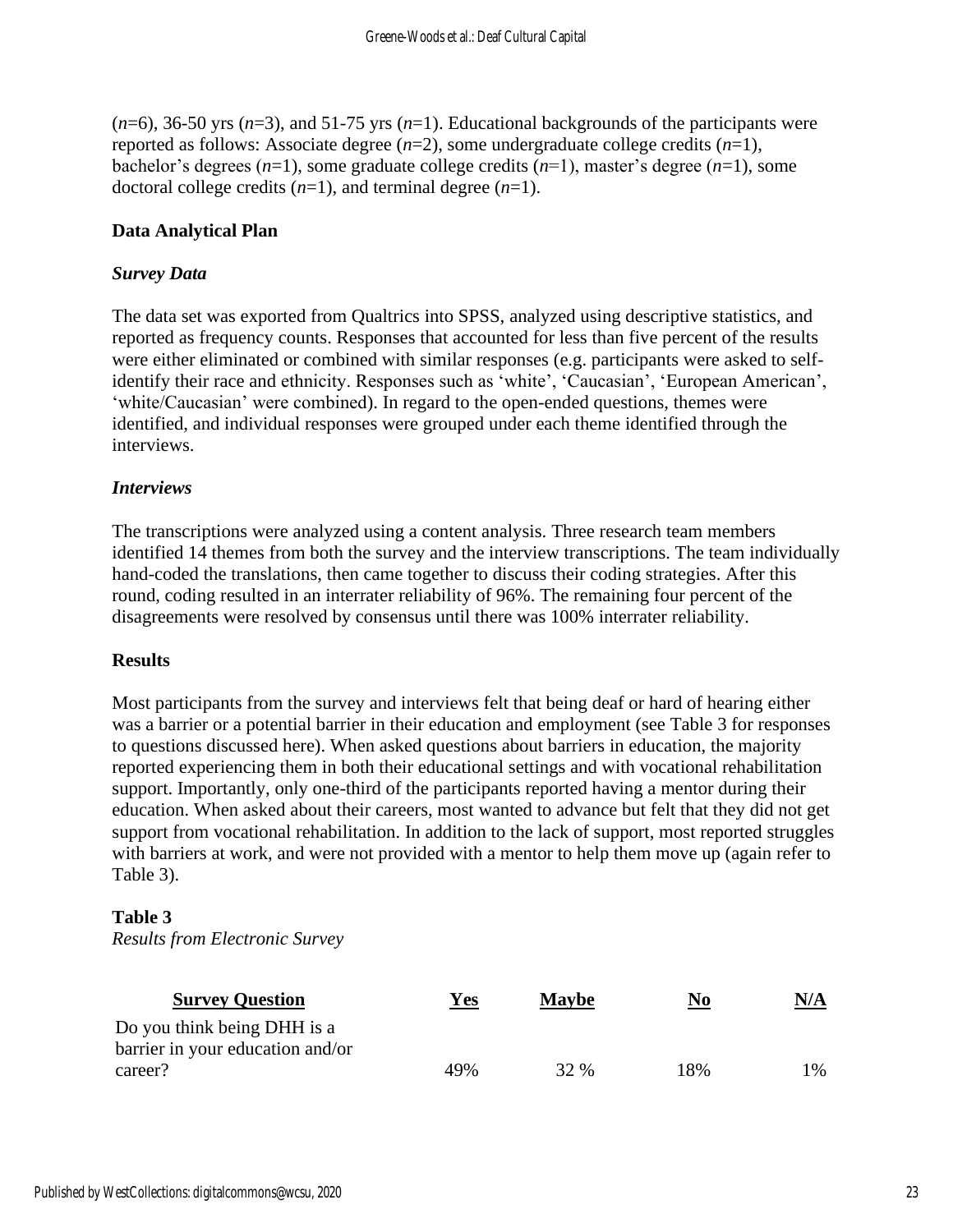## **Experiences in Education**

| Have you experienced barriers<br>within the education setting?                  | 68% | 18% | 12% | 2% |
|---------------------------------------------------------------------------------|-----|-----|-----|----|
| While you were in school, did<br>you receive VR support?                        | 72% |     | 27% | 1% |
| Did you have access to a mentor<br>while you were in school?                    | 36% | 10% | 53% | 1% |
| <b>Experiences in the Workplace</b>                                             |     |     |     |    |
| Did you experience barriers<br>within the workplace                             | 63% | 22% | 13% | 2% |
| Are you interested in obtaining a<br>higher position in your current<br>career? | 67% | 26% | 5%  | 2% |
| Did VR assist in your job                                                       |     |     |     |    |
| search?                                                                         | 3%  | 9%  | 87% | 1% |
| Did/do you have access to a<br>mentor in the workplace?                         | 38% | 4%  | 55% | 3% |

Participants who reported experiencing barriers in either their education experiences or the workplace were asked to choose which, if any, strategies helped them overcome them, allowing for multiple answers. The top three strategies were support from friends and family (*n=*52), support from colleagues/classmates (*n*=45), and support from supervisors/teachers (*n*=43). The ability to advocate for themselves through knowledge of rights and laws was also reported as an important strategy (*n=*51). Additional strategies identified were the availability of professional and/or educational resources (*n*=36) and obtaining more training and/or education (*n*=30). The survey had an option to fill in additional responses to allow participants to elaborate on their experiences if they desired. When participants were asked to expand on specific barriers they faced, six themes were prevalent; communication as a barrier (*n*=21), oppression (*n*=7), English privilege (*n*=4), accommodations becoming a barrier (*n*=20), inability to move up (*n*=4), and isolation (*n*=3). In regard to strategies they used to overcome their barriers of the 79 participants' open-ended responses, five themes emerged: accommodations (*n*=21)*,* self-advocacy (*n*=28)*,* grit  $(n=15)$ , support  $(n=6)$ , and acquiescence to the majority  $(n=4)$ . After the survey data was analyzed, the research team developed a series of questions for follow up interviews with participants who expressed willingness to be contacted later. Next, themes identified from the interviews are discussed.

## **Table 4**

*Themes from Content Analysis of Interviews*

| <b>Themes</b> | $n=12$ |
|---------------|--------|
| Isolation     | 12     |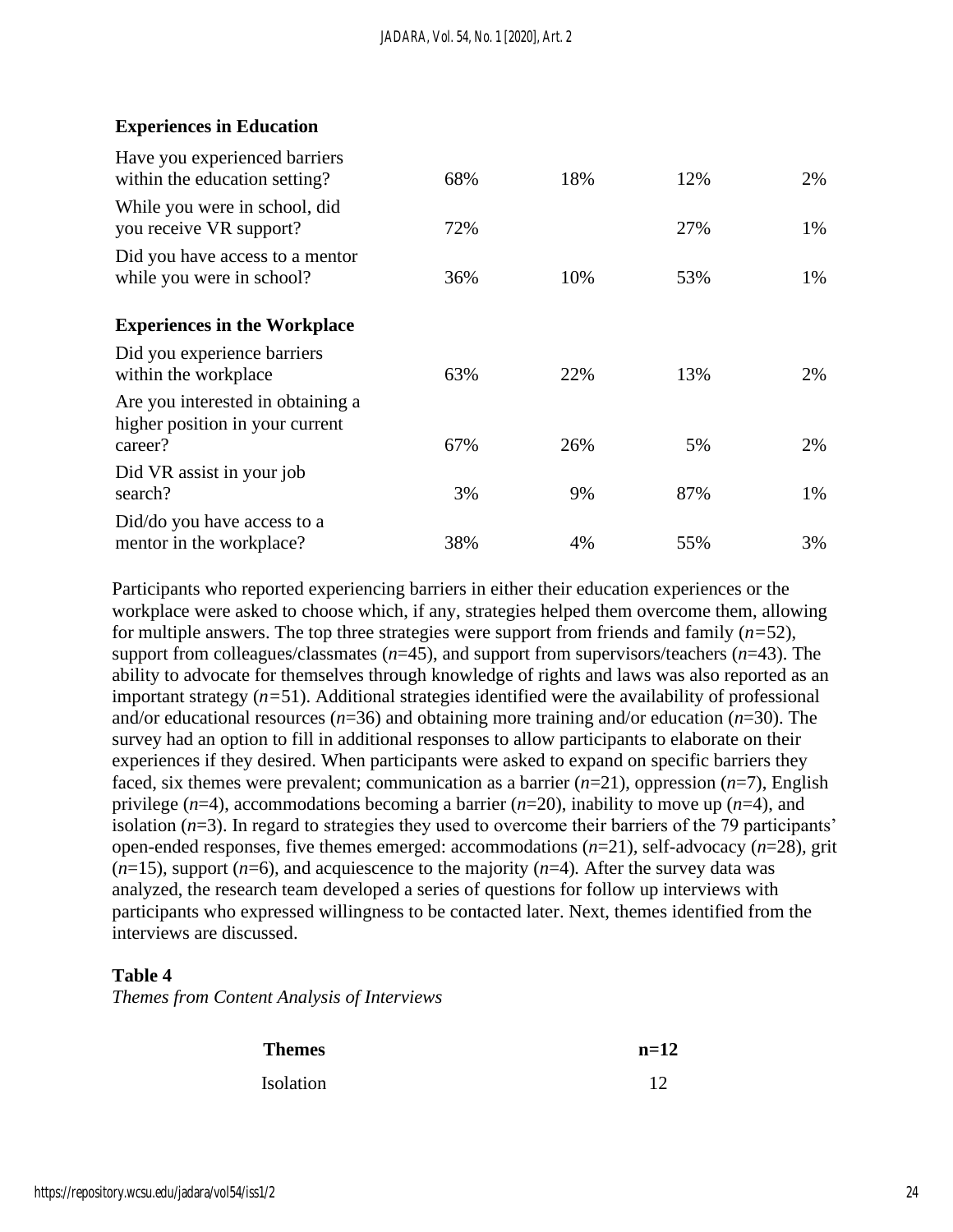| Different Identities      | 10 |
|---------------------------|----|
| <b>Avoiding Blame</b>     | 3  |
| <b>Lack of Confidence</b> | 6  |
| Oppression                | 11 |
| Support                   | 11 |
| Pushing boundaries        | 8  |
| Negotiating culture       | 12 |
| Dominant identity         | 11 |
| Shared experiences        | 10 |
| "Why bother?"             | 4  |
| Grit                      | 11 |
| <b>Barriers</b>           | 12 |
|                           |    |

The codes that emerged with the highest *n* were as follows: isolation  $(n=12)$ , negotiating culture  $(n=12)$ , barriers  $(n=12)$ , oppression  $(n=11)$ , support  $(n=11)$ , dominant identity  $(n=11)$ , and grit (*n*=11) (See Table 2). Several of the participants came from multiple identity backgrounds and reported a struggle to determine which identity was their dominant identity. This lack of a dominant identity led to many feelings of oppression for participants who had not yet developed the ability to self-advocate for their needs. The majority of participants reported experiencing feeling isolated and oppressed, and struggled find strategies to manage barriers they faced. The struggles they often reported were feelings of helplessness and limitations. The codes that appeared the least in the interview data were "why bother?"  $(n=4)$  and avoiding blame  $(n=3)$ . These participants had internalized the oppression they experienced in the world and resigned themselves to a life of limitations.

It appears that the involvement of mentors, support, and an understanding of culture leads to a more comfortable journey for many of the participants. In particular, the interviews participants who attempted to navigate the academic and professional world showed that they benefitted from having guidance in understanding hearing culture. Such guidance came in the form of advice from colleagues, meetings with professors, or incidental information from their families growing up.

## **Discussion**

The results of this study suggest that Deaf people often struggle with trying to navigate challenges in communication, beliefs, cultural differences and norms, as well as how to achieve goals in the hearing world. Often, Deaf people find that they unknowingly violate the maxim of politeness in hearing culture (Pfister, 2010). Such violations led to an imbalance in power, where hearing individuals frequently chastise Deaf people for not following rules that do not occur naturally in Deaf culture. These differences in culture, coupled with the fact that many teachers and supervisors in the workplace are hearing, lead to the belief that hearing people are superior to Deaf people. Within the Deaf community, these issues are often referred to as the Deaf tax; that is, Deaf people have to educate hearing people about their skills and abilities as well as the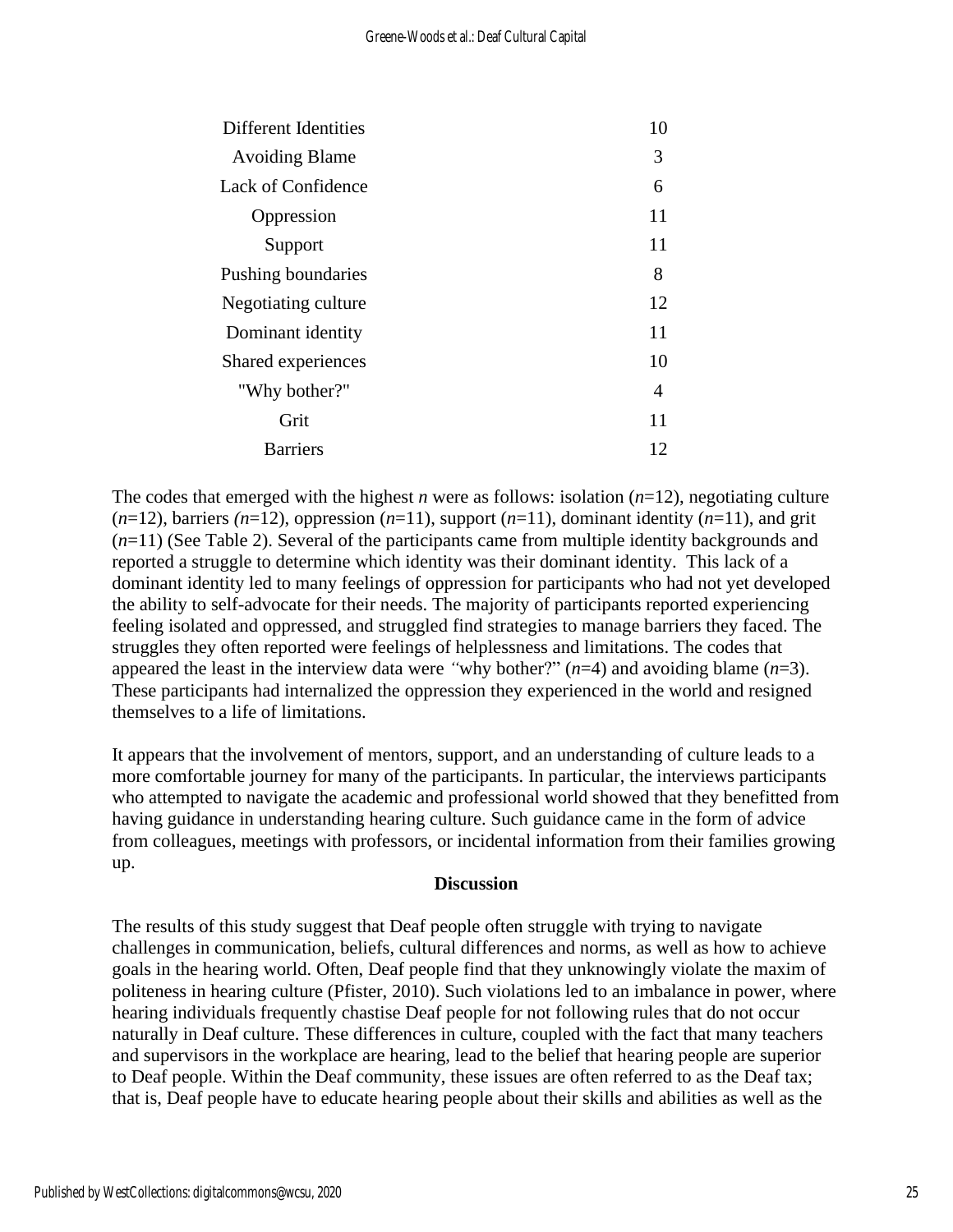accommodations that work for them (Cue, 2020). Similar to the "glass ceiling" (Cotter et al., 2001), Deaf people often need to break the "sound barrier" where they have to pass for hearing (Brune & Wilson, 2013) and adopt "hearing behaviors" to be successful. Given our phonocentric view of the world (Bauman, 2008) not being able to hear seems to be impossible to imagine and the hearing world often has a difficult time adapting to using visual types of communication. So again, the Deaf tax appears.

Additionally, the data showed that well-developed Deaf social capital, including navigational skills, is often what helps Deaf people to become successful in both educational settings and the workplace. Particularly, navigational strategies such as pursuing higher education, learning to advocate for oneself, and leaning on others for support, were effective. This result is especially true in regard to feelings of isolation, oppression, and navigating barriers that were reported by participants. It appears that when one has weak navigational or social capital, they may find themselves struggling with upward mobility within the educational setting or in the workplace.

Overall, the researchers found that participants were frustrated with oppressive issues that included communication barriers and isolation. These reports aligned with the current literature, which identifies difficulties with communication, inadequate training, and employer attitudes as obstacles for job attainment and retention (Perkins-Dock et al., 2015). For instance, one of the participants who worked in a Deaf environment mentioned that if there was a pill that they could take that would make them hearing, they would do so without question. They explained their reasoning, which was that they felt extremely limited in their current work environment in regards to upward mobility and envied hearing people's flexibility to change careers or change locations. Another example of weak navigational capital was seen in another participant pursuing a degree in the medical field. They had completed all of the course requirements but were not able to graduate due to the fact that they were not allowed to complete the required clinical hours "due to deafness," under the guise that incorporating an interpreter during the clinical component would violate patient confidentiality as established by the Health Insurance Portability and Accountability Act (HIPAA). The participant had invested time during coursework and hours of studies, becoming invested financially via student loans only to be unable to complete the degree. This participant's story is an example of how society can limit Deaf people who have higher aspirations.

More research is needed given that situations such as those discussed above may not apply to all Deaf people. This study had several limitations, such as a small sample size and the distance between participants and researchers requiring the use of video technology for all interviews. There was also a limitation in that the survey allowed for several "check all that apply" questions, which posed issues determining which languages were preferred by participants as opposed to languages that were typically used in their environment. Other limitations were the type of questions asked in the interviews. In an attempt to be all-inclusive, the researchers did not ask questions regarding overlapping identities. Questions that allowed for an in-depth discussion on how different identities, such as gender and race, may have added rich data regarding Deaf people's barriers in the different settings and their experiences with moving up beyond the "glass ceiling" imposed by society. Other research could explore the development of navigational capital as well as other forms of capital and their impacts on upward mobility for Deaf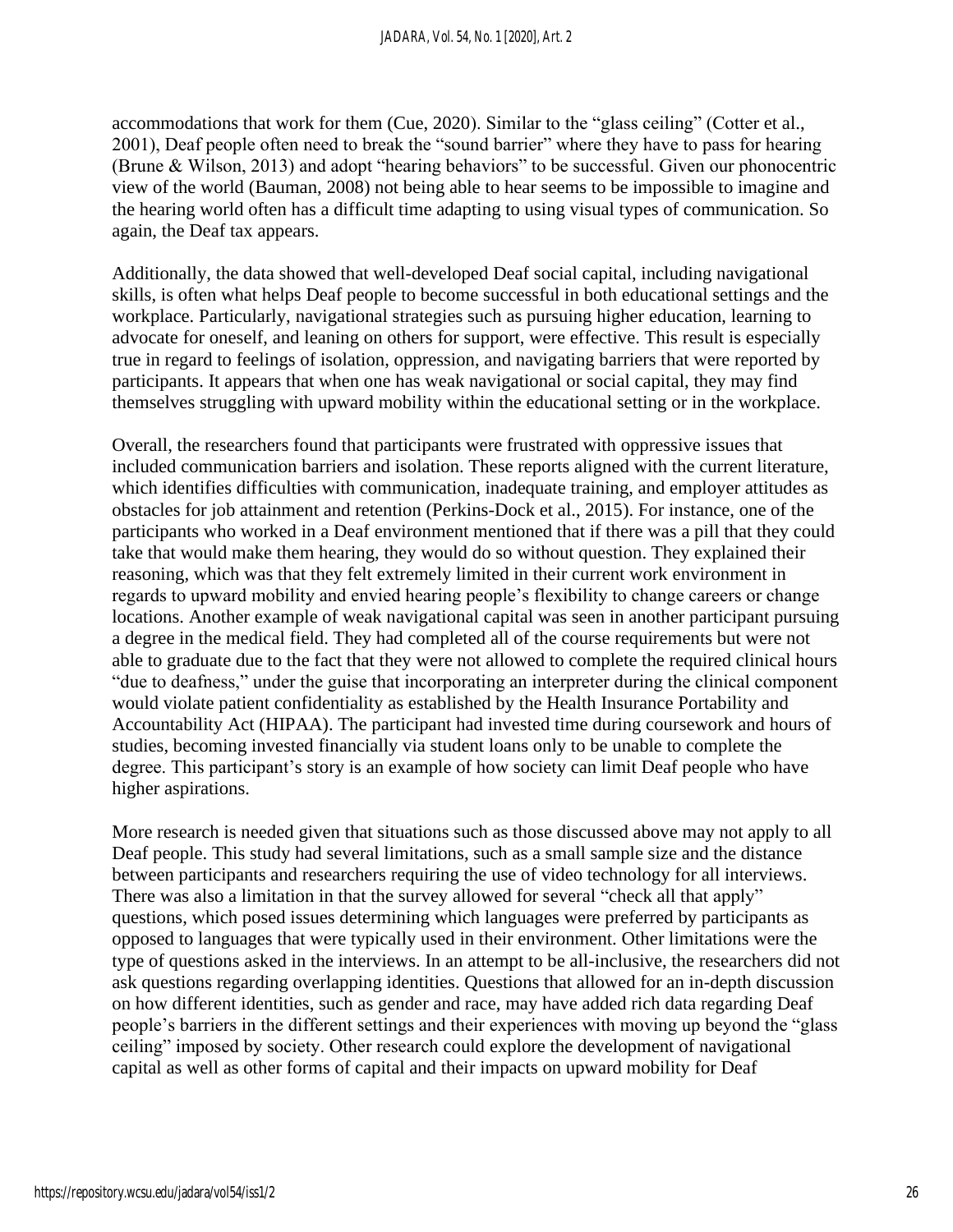individuals. Additionally, future research could explore the impact of overlapping identities (e.g. race and ethnicity) on upward mobility.

The results of this study show that higher education is not the only key to achieving upward mobility in education or the workplace, but also suggests that an understanding of hearing culture may be a more efficient predictor of a Deaf person's ability to navigate the academic and/or professional world(s). For optimal outcomes, professionals in the field should be trained in strategies to increase Deaf children's ability to navigate the differences between Deaf and hearing cultures. These training and strategies can be achieved by employing the use of mentors or services such as Vocational Rehabilitation services. Additionally, the use of federally funded centers such as the National Deaf Center can serve as a centralized location to obtain mentorship and trainings.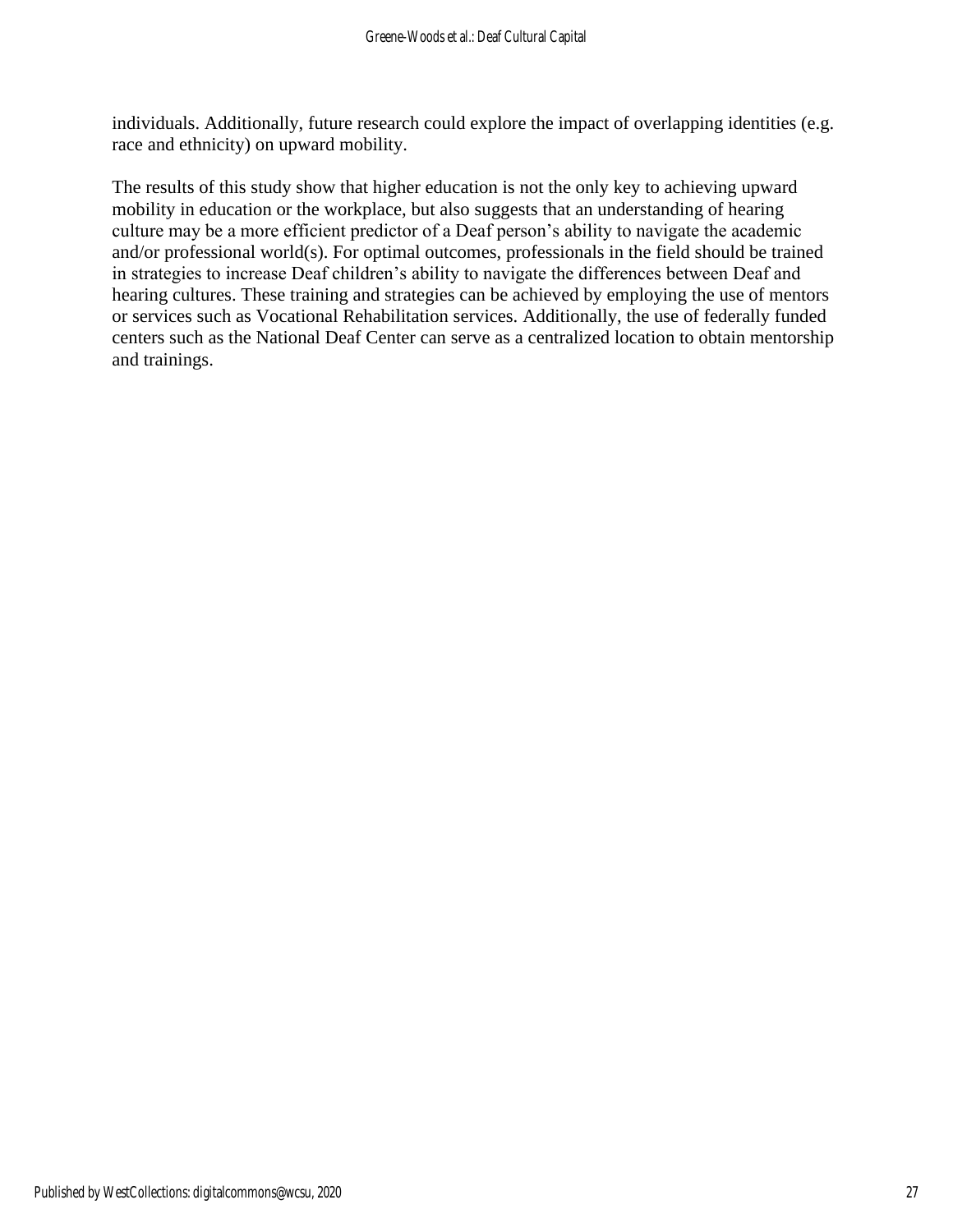#### **References**

Americans with Disabilities Act. (n.d.). [https://www.](https://www/)ada.gov/ada\_intro.htm

- Adair, W. L., & Brett, J. M. (2004). Culture and negotiation processes. In M. J. Gelfand & J. M. Brett (Eds.), *The handbook of negotiation and culture* (pp. 158–176). Stanford University Press.
- Antal, A. B., & Friedman, V. J. (2008). Learning to negotiate reality: A strategy for teaching intercultural competencies. *Journal of Management Education*, *32*(3), 363-386. https://doi.org/10.1177/1052562907308794
- Bauman, H. (2008). Listening to phonocentrism with deaf eyes: Derrida's mute philosophy of (sign) language. *Essays in philosophy, 9*(1), 41-54. <https://doi.org/10.5840/eip20089118>
- Braun, D. C., Gormally, C., & Clark, M. D. (2017). The deaf mentoring survey: A community cultural wealth framework for measuring mentoring effectiveness with underrepresented students. *CBE Life Sci Educ., 16*(1), ar10. [https://doi.](https://doi/)org/10.1187/cbe.15-07-0155
- Brune, J. A., & Wilson, D. J. (2013). *Disability and passing: Blurring the lines of identity*. Temple University Press.<https://doi.org/10.5860/choice.51-1554>
- Clance, P. R., & Imes, S. A. (1978). The imposter phenomenon in high achieving women: Dynamics and therapeutic intervention. *Psychotherapy: Theory, Research & Practice, 15*(3), 241.<https://doi.org/10.1037/h0086006>
- Cawthon, S. W., Johnson, P. M., Garberoglio, C. L., & Schoffstall, S. J. (2016). Role models as facilitators of social capital for deaf individuals: A research synthesis. *American Annals of the Deaf*, *161*(2), 115-127. https://doi.org[/10.1353/aad.2016.0021](https://www.researchgate.net/deref/http%3A%2F%2Fdx.doi.org%2F10.1353%2Faad.2016.0021?_sg%5B0%5D=UEWpYD35hqhcdEyty-vwVv3DLAwiWmzO-HS8IG6Hmns3Gfdtl-3mePZOxHM9vyMIGQZ5b1XsZRRmHc0eJoLyjaMG3Q.yrwEH8uFdJIjGh1Gu_Xhz1FMilJzD3Cdkkt2zkAJOa0BCHBx8cimht4BJKdnLfm00TtLsq8KbFYtpaeo2wSrSw)
- Cotter, D. A., Hermsen, J. M., Ovadia, S., & Vanneman, R. (2001). The glass ceiling effect. *Social forces, 80*(2), 655-681. [https://doi.org/10.1177/0730888404263908](https://doi.org/10.1177%2F0730888404263908)
- Creswell, J. W. (2013). *Qualitative inquiry and research design: Choosing among five approaches* (3rd ed). Sage.
- Cue, K. R. (2020). Defining and navigating United States hearing culture: A deaf ecological systems perspective. [Unpublished doctoral dissertation]. Lamar University.
- Edwards, C. W. (2019). Overcoming Imposter Syndrome and stereotype threat: Reconceptualizing the definition of a scholar. *Taboo: The Journal of Culture and Education, 18*(1), 18-34. http://doi.org[/10.31390/taboo.18.1.03](https://www.researchgate.net/deref/http%3A%2F%2Fdx.doi.org%2F10.31390%2Ftaboo.18.1.03)
- Hall, W. C., Levin, L. L., & Anderson, M. L. (2017). Language deprivation syndrome: A possible neurodevelopmental disorder with sociocultural origins. *Social Psychiatry and Psychiatric Epidemiology, 52*(6), 761-776. <https://doi.org/10.1007/s00127-017-1351-7>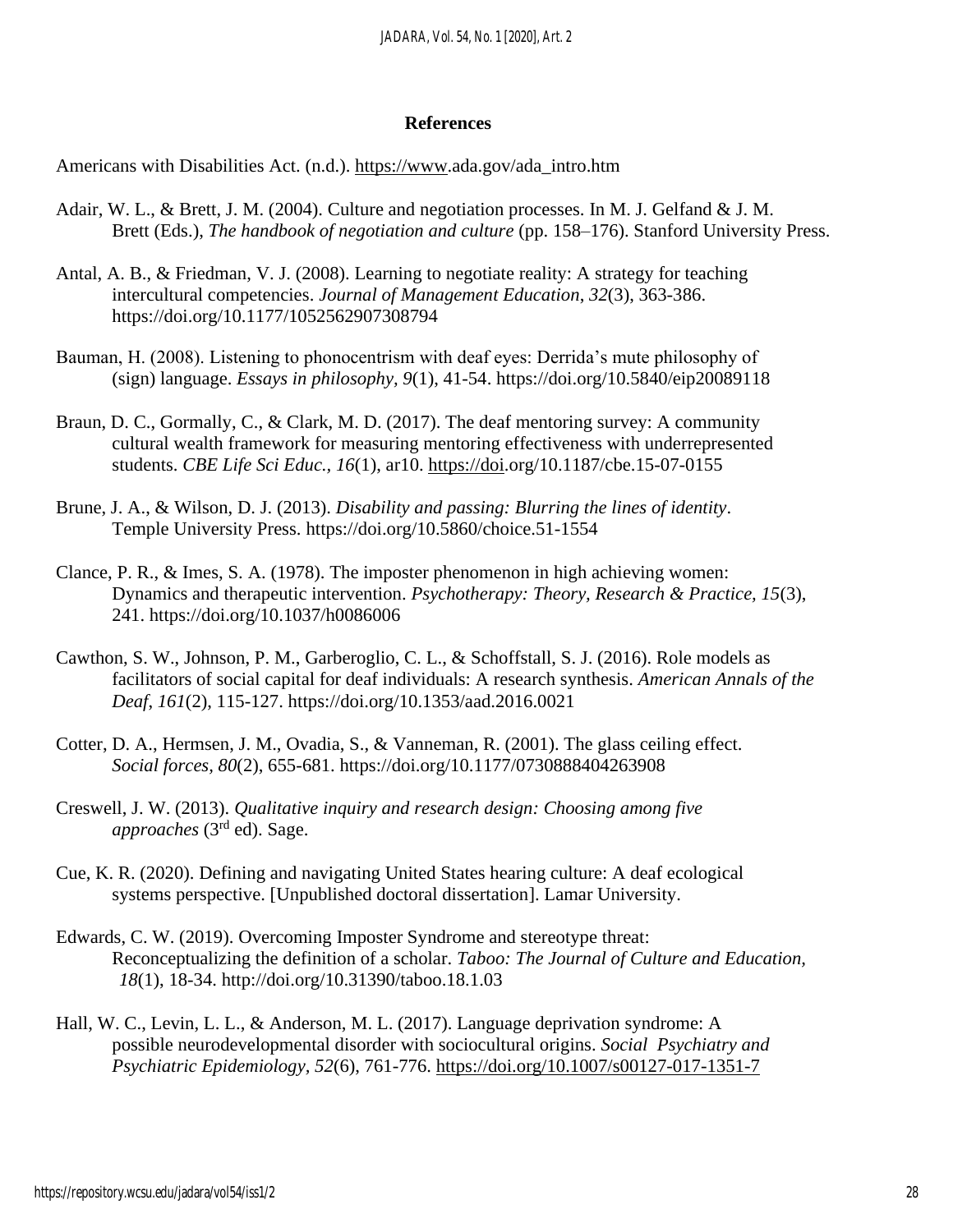- Hamilton, B., & Clark, M. D. (2020). The deaf mentor program: Benefits to families. *Psychology, 11*(5), 713-736. https://doi.org/10.4236/psych.2020.115049
- Hopkins, J. (2008). Choosing how to write sign language: A sociolinguistic perspective. *International Journal of the Sociology of Language.* 2008 (192), 75-89. https://doi.org/10.1515/ijsl.2008.036*.*
- Holcomb, T. (2010). Deaf epistemology : The deaf way of knowing. *American Annals of the Deaf*, *154*(5), 471-478. https://doi.org[/10.1353/aad.0.0116](https://doi.org/10.1353/aad.0.0116)
- Humphries, T., Kushalnager, P., Mathur, G., Napoli, D. J., Padden, C., Rathmann, C., & Smith, S. R. (2012). Language acquisition for deaf children: Reducing the harms of zero tolerance to the use of alternative approaches. *Harm Reduction Journal, 9*(1), 1-16. https://doi.org/10.1186/1477- 7517-9-16
- Hutchins, E. (2014). The cultural ecosystem of human cognition. *Philosophical Psychology*, *27*(1), 34- 49.<https://doi.org/10.1080/09515089.2013.830548>
- Kelley, K., Clark, B., Brown, V., & Sitzia, J. (2003). Good practice in the conduct and reporting of survey research. *International Journal for Quality in Health Care, 15*(3), 261-266. <https://doi.org/10.1093/intqhc/mzg031>
- Kurz, K. B., Hauser, P. C., & Listman, J. D. (2016). Work-related resilience: Deaf professionals' perspectives. *JADARA, 50*(3), 88-109.<https://repository.wcsu.edu/jadara/vol50/iss3/1>
- Leibbrandt, A., & List, J. A. (2014). Do women avoid salary negotiations? Evidence from a large-scale natural field experiment. *Management Science, 61*(9), 2016-2024. <https://doi.org/10.3386/w18511>
- Listman, J., Rogers, K. D., & Hauser, P. C. (2011). Community cultural wealth and deaf adolescents' resilience. In D. H. Zand & K. J. Pierce (Eds.), *Resilience in deaf children* (pp. 279-297). Springer. [https://doi.org/10.1007/978-1-4419-0\\_11](https://doi.org/10.1007/978-1-4419-0_11)
- Luft, P. (2016). *Promoting positive transition outcomes: Effective planning for deaf and hard of hearing young adults*. Gallaudet University Press.
- Mitchell, R. E., & Karchmer, M. A. (2004). Parental hearing status and signing among deaf and hard of hearing students. *Sign Language Studies, 5*(2), 231-244.<https://doi.org/10.1353/sls.2005.0004>

National Deaf Center. (2017).<https://www.nationaldeafcenter.org/>

Pellegrini, A. D., Brody, G. H., & Stoneman, Z. (1987). Children's conversational competence with their parents. *Discourse Processes, 10*(1), 93-106. https://doi.org/10.1080/01638538709544661